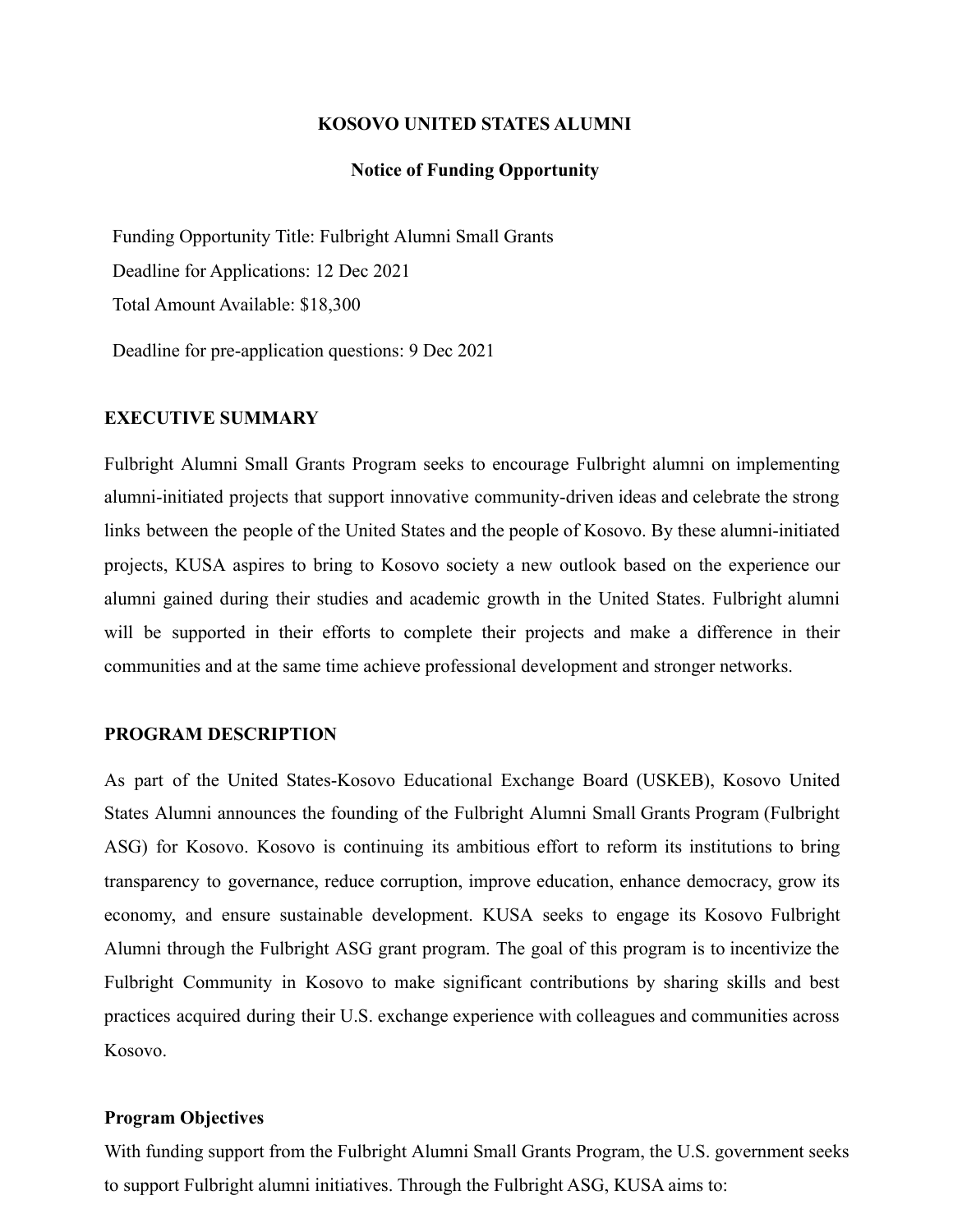- Provide a platform that allows Fulbright Alumni to engage with their communities through projects of strategic importance to Kosovo
- Promote the overall Fulbright Program in Kosovo
- Bring together Fulbright Alumni and U.S. government-funded exchange program alumni.

## **AVAILABLE GRANTS**

Proposals should articulate a clear strategic rationale for how it advances policies and priorities set by the U.S. Embassy and other partners. Topics supported for this grant opportunity are as follows:

- Education, particularly for women and minorities and STEM education
- Promoting Rule of Law
- Legal Reform and Access to Justice,
- Economic Development and Entrepreneurship
- Environment and Green Energy.

# **ELIGIBILITY CRITERIA**

To be eligible for consideration, applicants must meet the following respective criteria:

- At least one of the team members has to be an alumna/alumnus of the Fulbright Program including Fulbright Foreign Student Program, Fulbright Visiting Scholar Program, Fulbright Faculty Development Program, or Fulbright Humphrey Fellowship Program.
- All applying alumni must be registered members of KUSA.
- The project team must consist of at least two KUSA alumni team members. Alumni of all programs can apply, however, at least one team member has to be Fulbright alumni.
- Be a Kosovo citizen, with permanent residency in Kosovo.

## **Evaluation Process**

A review committee composed of board members will evaluate applications. Each technically eligible application submitted will be evaluated and rated by the Review Committee based on the criteria set below. It will take the committee up to two weeks after the application deadline to complete its review process. Applicants may be contacted with questions during this review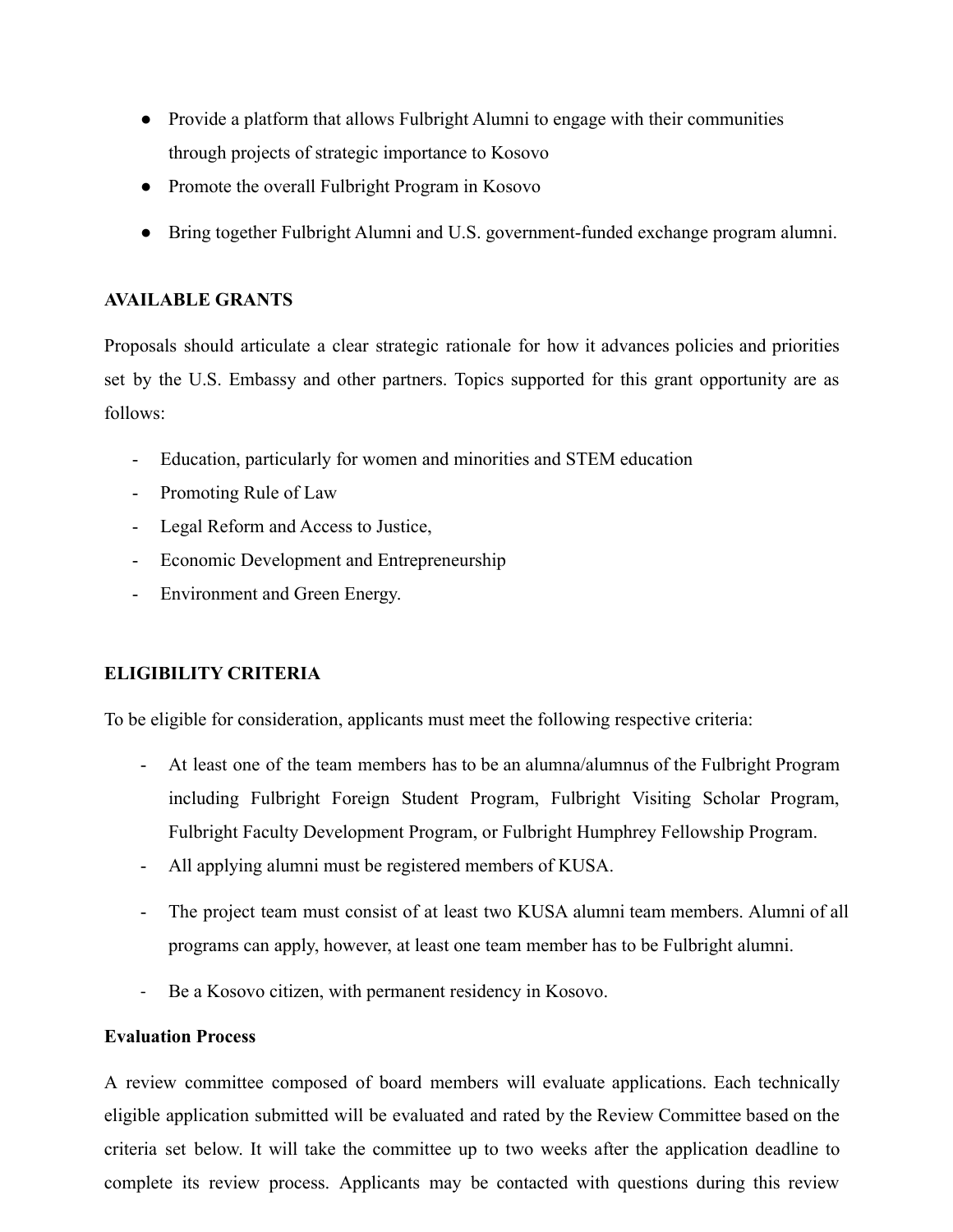process.

## **Evaluation Criteria**

The following evaluation criteria will be used to evaluate and rate each technically eligible application:

- **Quality and Feasibility of the Project Idea** The project idea is well developed, with sufficient detail about how activities will be carried out. The proposal demonstrates originality and outlines clear and achievable objectives.
- **Alumni's Record and Capacity** The applicants have expertise in the subject area and demonstrate the ability to perform the proposed activities. The applicant demonstrates the capacity for successful planning and responsible fiscal management. The role of each alumnus or alumna and other partners is detailed and additional documents of these representatives are provided.
- **Budget** The budget plan and justification are sufficiently detailed, well-organized, and reasonable. Costs are reasonable in relation to the proposed activities and anticipated results. There are no budget lines labeled miscellaneous expenses. Applicants are encouraged to provide as much detail as possible so that the committee may determine the extent to which the request represents an efficient use of U.S. government resources. The budget demonstrates that the applicant has devoted time to plan for and assess actual expenses associated with the project instead of providing rough estimates. Cost-sharing is strongly encouraged; however, it is not a requirement of an application in response to this funding announcement.
- **Beneficiaries or target groups** The applicant has identified appropriate beneficiaries or target groups in a way that maximizes project outputs and outcomes.
- **Innovative Idea -** The project idea and approach are innovative. Proposed project activities must be concrete, detailed, and supported by a reasonable work plan.
- **Measurement** The applicant has clearly articulated how it will assess and measure its own performance throughout the project implementation phase using concrete quantitative and qualitative assessment tools.
- **Sustainability -** The project proposal clearly describes the approach that will be used to ensure maximum sustainability of the project's results after its completion.
- **Timeline -** The proposal includes a reasonable implementation timeline. All the proposed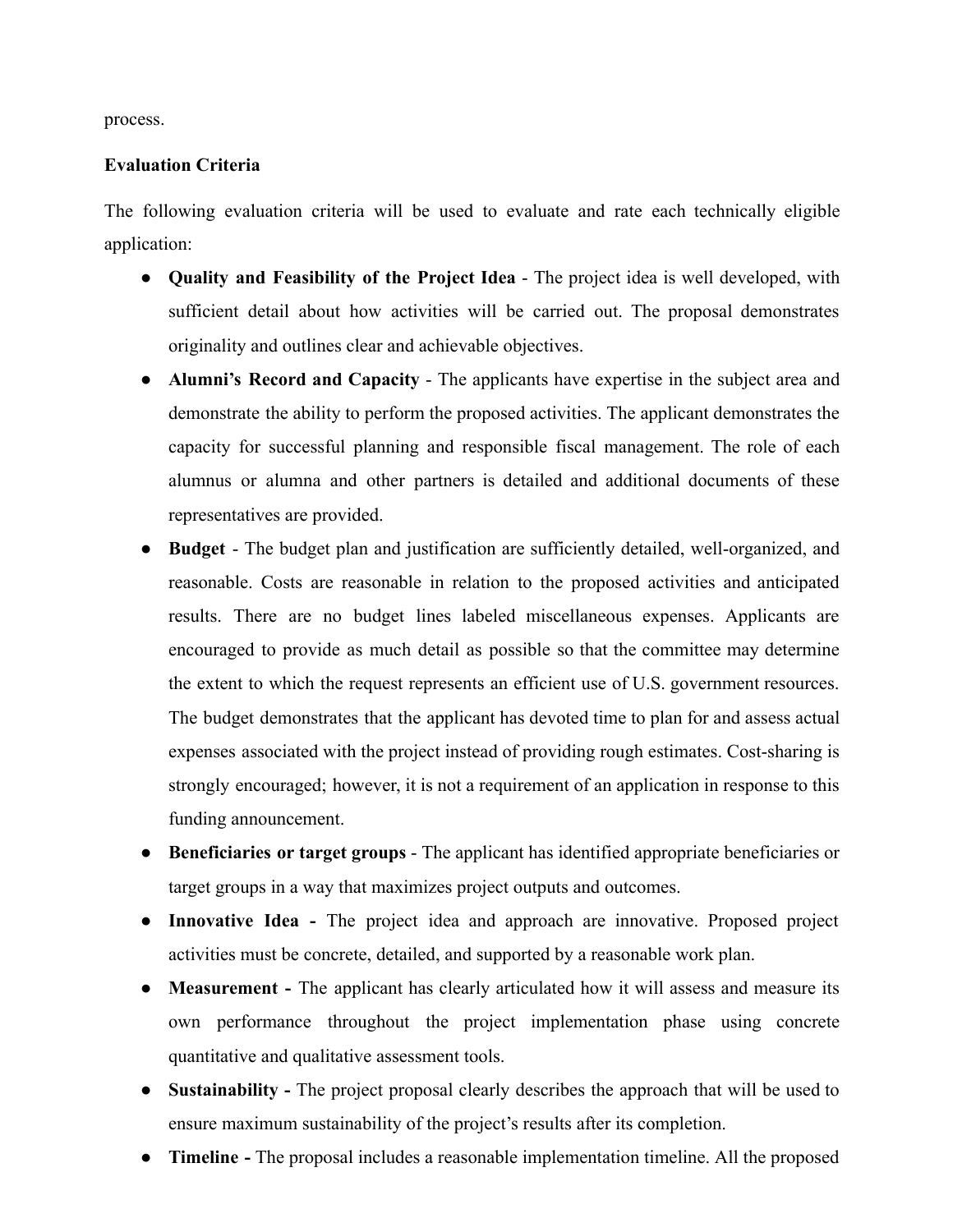activities and budget expenses must be completed within the start (02/01/2022) and end date (07/31/2021) of the grant period.

## **FUNDING LEVELS AND ALLOWABLE EXPENSES**

Requests for funding provided by this grant program should not exceed \$6,000.00. Allowable costs are directly related to project activities. The budget should be consistent with the narrative description of the program and should reflect the applicant's understanding of the allowable cost principles described below. The applicant must submit the budget narrative form which provides as many details as possible and information about each budget line and its allocation.

*\*Costs incurred before or after the official grant period will not be reimbursed.*

## **APPLICATION AND SUBMISSION INFORMATION**

Applicants must follow the instructions and conditions contained herein and supply all information required. Failure to furnish all information or comply with stated requirements will result in disqualification from the competition. Applicants must set forth full, accurate, and complete information. Providing false or misleading information in an application will result in disqualification from this and future Alumni Small Grants competitions.

Application materials must be submitted by email to  $\frac{info@kusalumni.org}{info@kusalumni.org}$  $\frac{info@kusalumni.org}{info@kusalumni.org}$  $\frac{info@kusalumni.org}{info@kusalumni.org}$ . The subject line of submission emails should follow this format: [Fulbright Alumni Small Grants Application "Project Title"]. For assistance with the requirements of this solicitation, please email [info@kusalumni.org](mailto:info@kusalumni.org)

## **Application Files**

In addition to the completed application form, proposals should include the following documents:

- Application Form
- Budget Form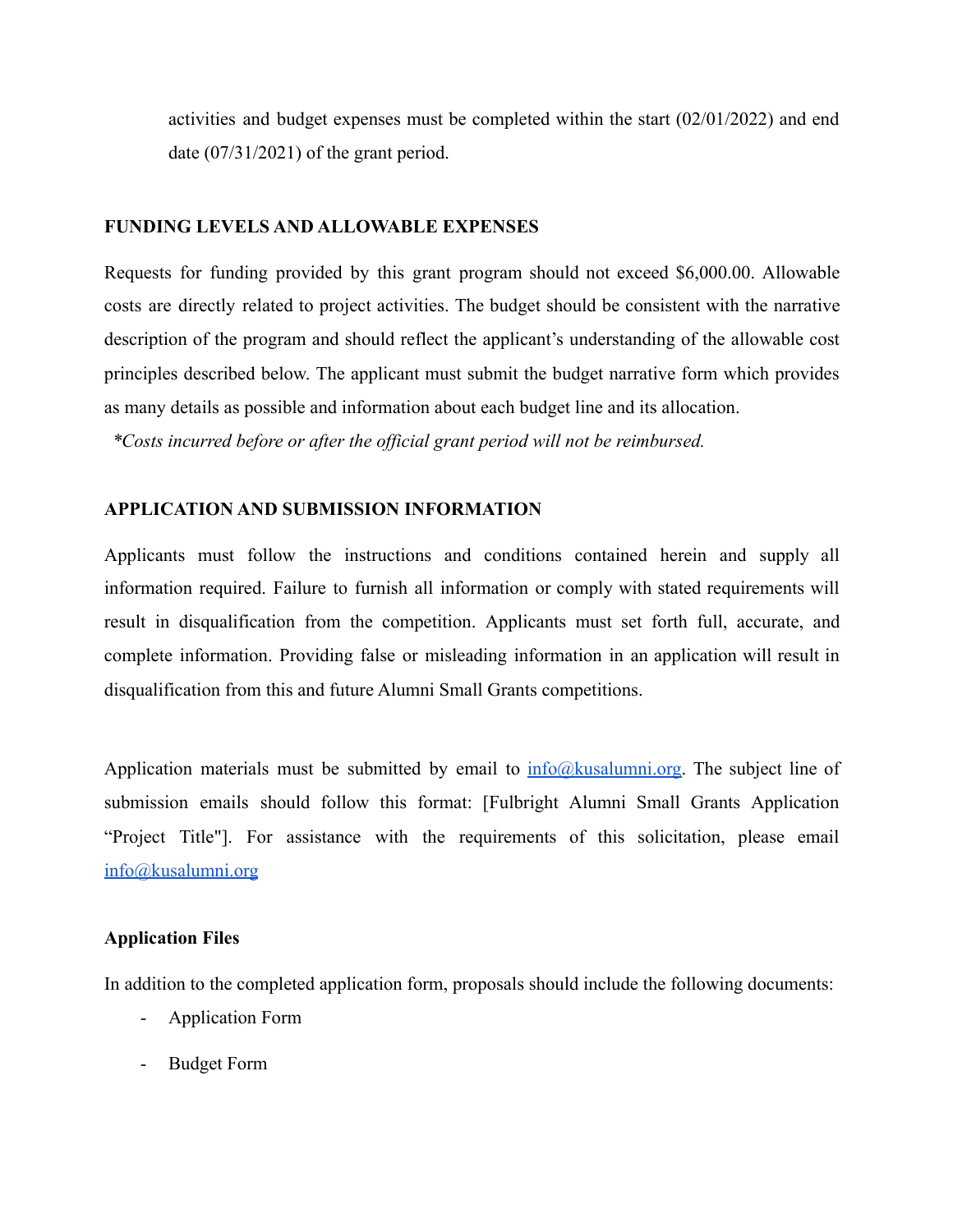- Budget Justification
- Short Bios of team members
- Detailed work-plan (not mandatory)

## Please ensure:

- The proposal clearly addresses the goals and objectives of this funding opportunity
- All documents are in English
- All budgets are in U.S. dollars

## **Deadline for submission of the application**

All applications must be submitted by email on or before Dec 12, 2021, at [info@kusalumni.org.](mailto:info@kusalumni.org) Applications submitted after that time will be ineligible for consideration. There will be no exceptions to this application deadline.

**Period of Performance:** This program supports projects up to 6 months in duration.

## **Contact Information**

Should additional information be required, please contact Kosovo United States Alumni at [info@kusalumni.org](mailto:info@kusalumni.org) or +383 44 573 066.

## **Disclaimer**

Applicants can expect to be notified of the status of their application within approximately 40 days of the submission deadline. It does not commit KUSA to pay for costs incurred in the preparation and submission of proposals. KUSA reserves the right to reject any or all proposals received. If a proposal is selected for funding, KUSA has no obligation to provide any additional future funding in connection with the award. KUSA reserves the right to reduce, revise, or increase proposal budgets in accordance with the needs of the project evaluation requirements.

*\* When the grant contract is successful, please be aware that KUSA and U.S. Embassy logos need to be shown in all material corresponding to the grant. This includes programs, educational material, and posters. Banners indicating support by the Embassy need to be displayed at all events.*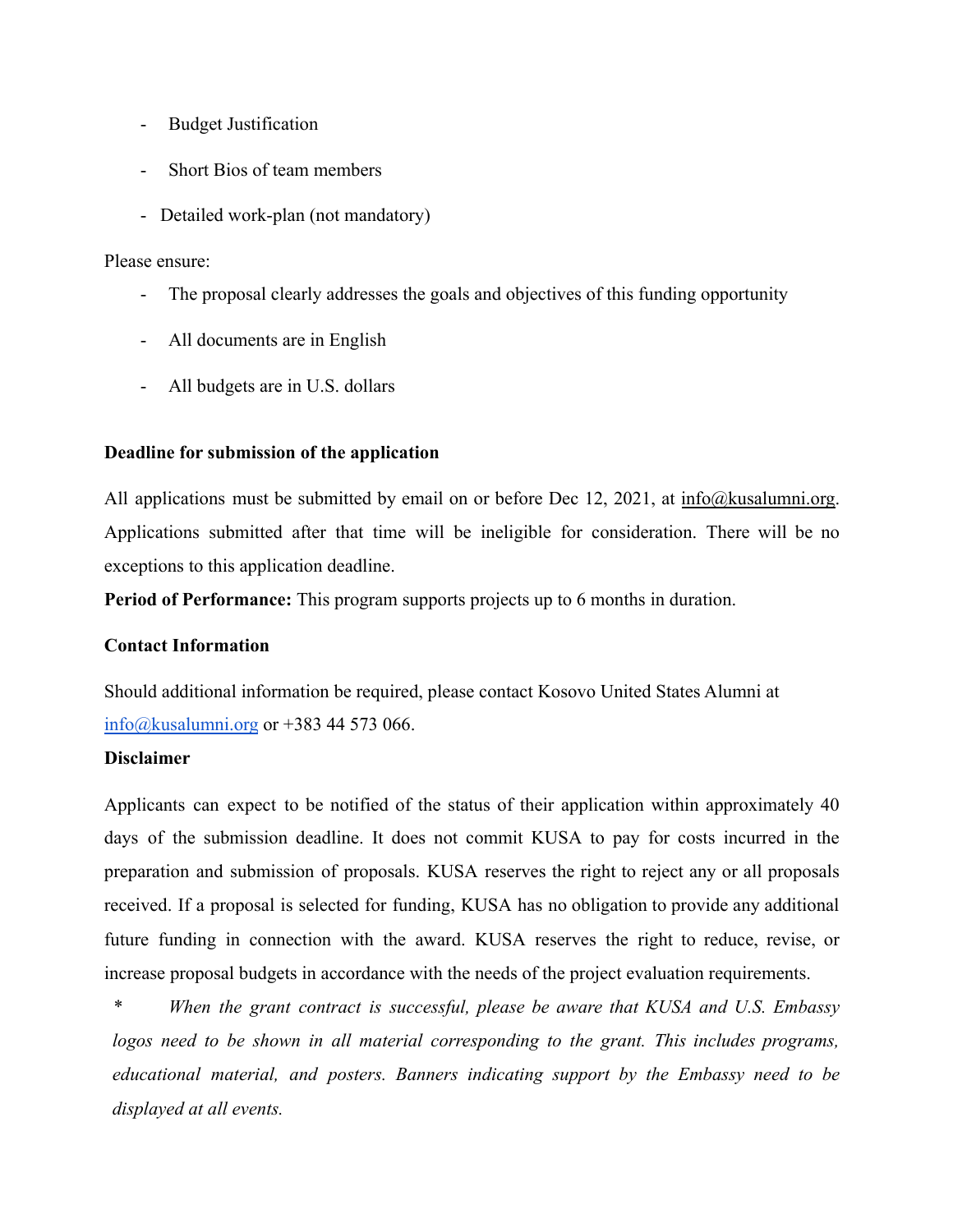## **APPLICATION CONTENT AND FORMAT**

#### **a. Grant Awarding Phases**

The 2022/23 Fulbright Alumni Small Grants Program is split into two phases. In the first phase, all applying alumni are required to submit a concept idea, and the committee will evaluate the submitted ideas. After evaluating the first phase applications, the project ideas that are in line with the above-mentioned supported initiatives will be selected to apply for the second phase. The chosen projects to continue the application for the second phase will be required to submit a more detailed application form including the project alumni team members, specific work plan, and a detailed budget of the project. Specific requirements for each phase are described below.

Phase I application form **requirement:**

● A one-pager of the project concept idea (max. 500 words)

Phase II application form **requirements:**

## **1. Application Form**

The Application Form should contain sufficient information that anyone not familiar with it would understand exactly what the applicant wants to do. Your proposal, as described in the Application Form, must include all the items below:

**Summary Page:** Cover sheet stating the applicant's name, proposal date, program title, program period proposed start and end date, and brief purpose of the program, information about the individual applying (who is also the project leader), including the name of the U.S. government-funded exchange program in which the applicant participated, and the program year.

**Proposal (5 pages maximum)**: The proposal should contain sufficient information that anyone not familiar with it would understand exactly what the applicant wants to do. You may use your own proposal format, but it must include all the items below.

Proposal Summary: Short narrative that outlines the proposed plan to implement the project, intended goal, and major activities.

Program Activities: Describe the project in detail, linking project activities to intended results. Explain why the project is important, and how and why the particular audience and project location were selected.

Program Goals and Objectives: The goals describe what the program is intended to achieve. The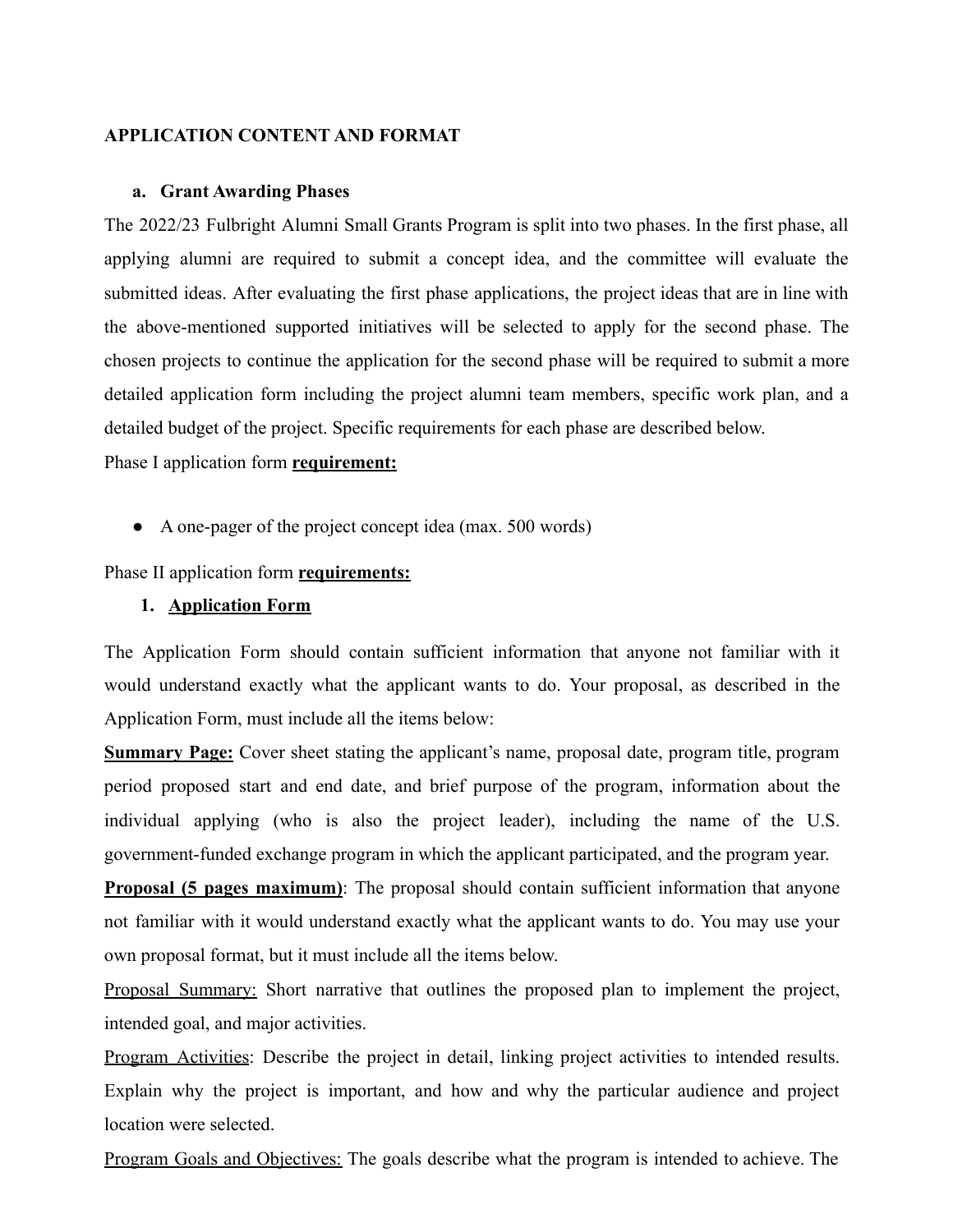objectives refer to the intermediate accomplishments on the way to the goals. These should be achievable and measurable.

Proposed Program Schedule and Timeline: The proposed timeline for the program activities. Include the dates, times, and locations of planned activities and events.

Targeted Audience: Provide information about the target audience. Who is the audience? Are they students, organizations, implementers, etc.?

Program Monitoring and Evaluation Plan: This is an important part of successful grants. Throughout the time frame of the grant, how will the grant activities be monitored to ensure they are happening in a timely manner, and how will the program be evaluated to make sure it is meeting the goals of the grant.

## **2. Budget Justification Narrative**

Please state the funding amount requested. Budget Narrative should contain detailed descriptions of all categories. Budget items should be concrete and linked to the narrative. Also explain why you are seeking funding for this project and what, if any, other funding sources are anticipated.

- Budgets should contain an estimated amount of bank fees.
- Funding should not duplicate ongoing activities but could supplement such initiatives.
- Funds should not be used for food expenses. However, if coffee breaks or working lunches for seminar/conference participants are an integral part of the overall project, and funding is not available from other sources. Meals should not include alcoholic beverages.
- The use of *"miscellaneous expenses"* or any similar term as a budget item is unacceptable.

## **Guidelines for Budget Justification**

Personnel and Fringe Benefits: Salaries are discouraged because alumni activities are usually in addition to volunteer bases. Whenever necessary, compensation in reasonable amounts can be paid to the project's key personnel for the portion of their time devoted to the work in this project. Compensation levels should be no higher than other local salaries (where appropriate), and should include all taxes.

Travel: Estimate the costs of travel and per diem for this program, for program staff, consultants